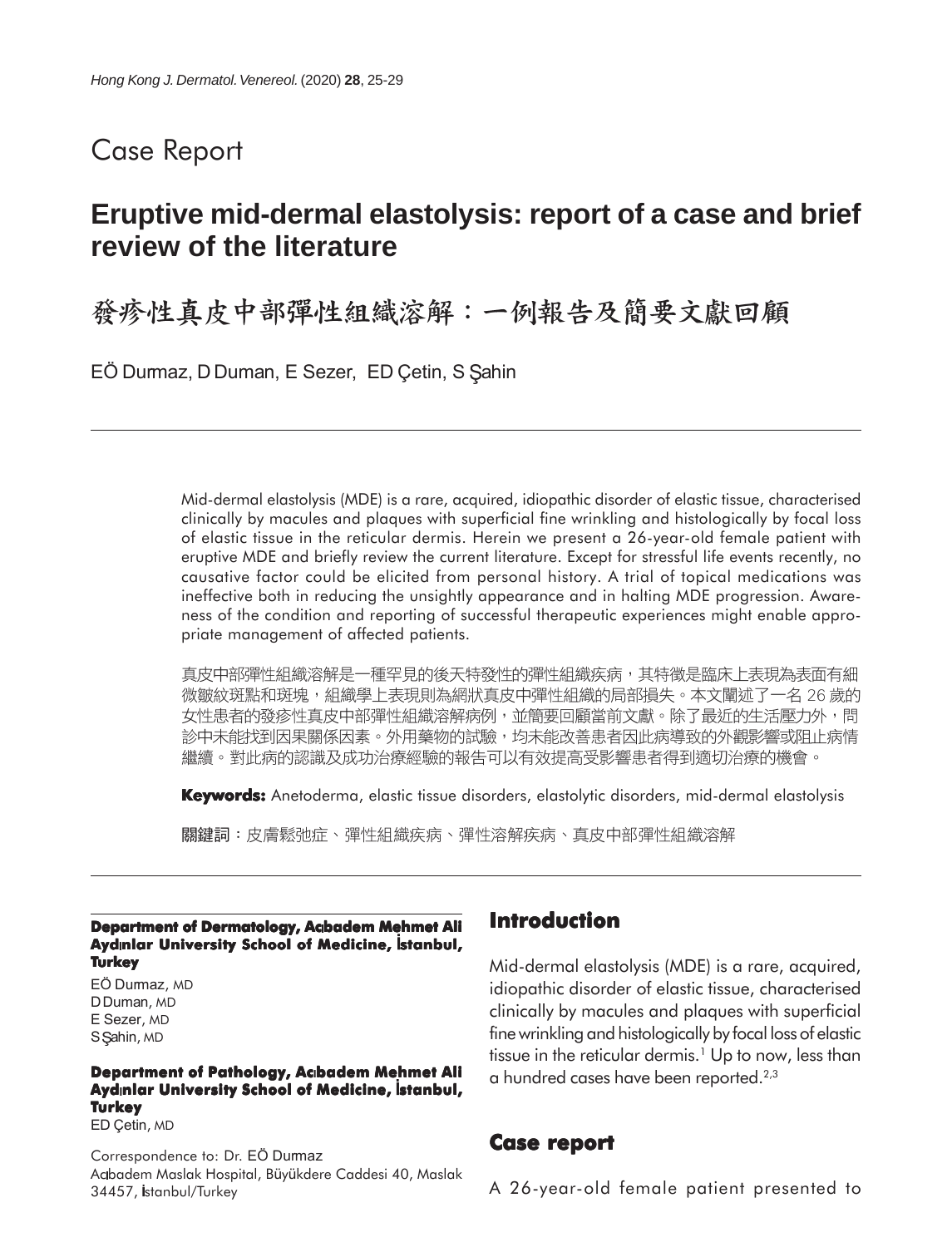Dermatology Outpatient Clinic with a 1-month history of asymptomatic wrinkling on the back, arms and chest. The lesions had been rapidly spreading, and each day she noticed new areas of involvement. Prior to admission, she was diagnosed to have pityriasis versicolor and she received oral and topical antifungals, without obvious benefit. She could not recall an erythematous stage before the development of these lesions. Personal medical history was unremarkable, except for recent stress. There was no history of atopy, smoking, UV exposure, sunbed use, intake of oral contraceptive pills or other medications. There was no family history with a similar condition.

Dermatological examination revealed fleshcoloured, discrete and confluent macules and plaques with overlying fine wrinkling and *peau d'orange* appearance, located on the back, chest, in the abdomen and shoulders (Figure 1). Histopathological examination showed minimal superficial perivascular dermatitis in H&E stained sections. Elastic stain revealed loss of elastic fibres in the mid-reticular dermis, whereas those in the papillary and deep reticular dermis were preserved (Figure 2). A detailed laboratory analysis consisting of complete blood count, fasting blood glucose, renal and liver function tests, thyroid stimulating hormone, anti-nuclear antibodies and rheumatoid factor yielded normal or negative findings.

As treatment with potent topical steroid (clobetasol propionate) cream and then tacrolimus 0.1% ointment for three months was ineffective within 3 months, no further treatment was attempted. The patient still has progressive disease six months after the initial diagnosis.



**Figure 1.** Flesh-coloured, discrete and confluent papules and plaques with overlying fine wrinkling and *peau d'orange* appearance, on the midline of the back and shoulders.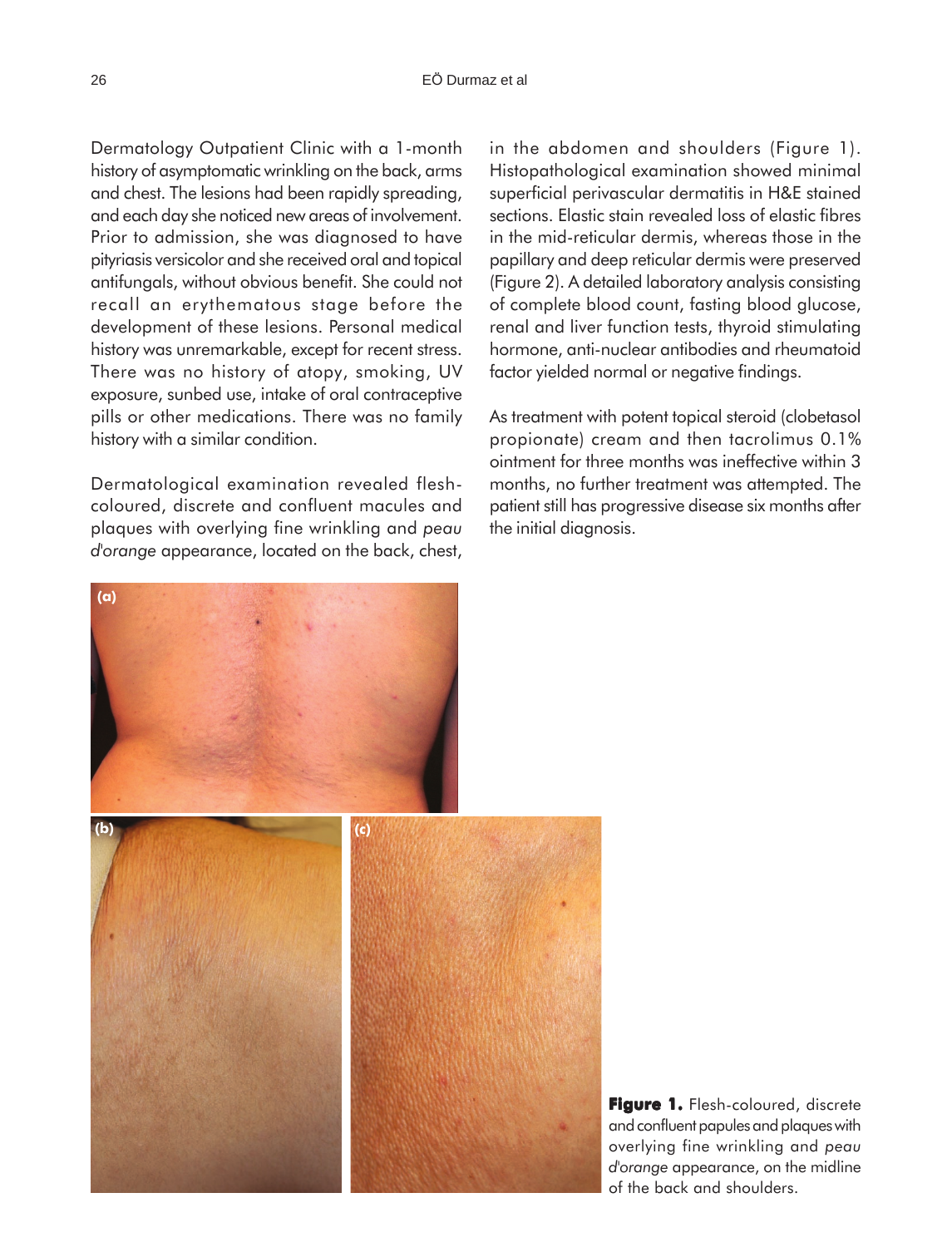## **Discussion**

= consequence of or be associated with some Mid-dermal elastolysis was first described by Shelley And Wood in 1977.<sup>4</sup> Although it was initially defined as a non-inflammatory disorder, current evidence points to inflammatory/immunological events as potential inciting factors.1,5 Supporting this hypothesis is the fact that MDE may be a dermatoses, conditions or comorbidities as follows: urticaria, solar urticaria, atopic dermatitis, granuloma annulare, Sweet syndrome, phototoxic dermatitis, pityriasis rosea, mycosis fungoides, HIV infection, nephrogenic fibrosing dermopathy, haemodialysis, asthma, protein S deficiency, uterine cancer, false-positive Borrelia serology, Keutel syndrome, pacemaker implantation, augmentation mammoplasty and silicone implants.<sup>1,6-9</sup> However, preceding inflammation is not the rule, since many patients develop MDE without a clinically apparent inflammatory prodrome.<sup>10</sup>



**Figure 2.** Loss of elastic fibres in mid-reticular dermis (Verhoeff-van Gieson stain X 400).

Mid-dermal elastolysis has been assumed to represent an idiosyncratic photo-induced or photoaggravated disorder. This hypothesis was based on preferential involvement of females with fair skin, the development of lesions at skin sites exposed to solar radiation or tanning devices and the proven ability of UVA exposure to upsurge the synthesis of elastolytic enzymes, such as elastase, cathepsin G and MMP<sup>1,6</sup> However, the lack of typical UVassociated histological changes (actinic elastosis) and the lack of predilection for chronically UVexposed sites (e.g. face and back of hands) speak against this hypothesis.3,7,11

Mid-dermal elastolysis is more commonly encountered in middle-aged (30-50 years) white females.1,3,9,10 Hormonal factors have been implicated in the disorder based on this striking female predominance.3 Remarkably, a quarter of MDE cases are associated with prior use of contraceptives or pregnancy.3,11 Although MDE has itself been proposed as an autoimmune disorder, there has been no evidence of circulating autoantibodies directed against the dermoepidermal junction or dermal elastic tissue components.2 However, MDE may accompany autoimmune disorders such as SLE, Hashimoto's thyroiditis, Graves' disease, type I diabetes, dermatitis herpetiformis and rheumatoid arthritis.1-3,6,9 Laboratory tests may reveal positive autoantibodies such as ANA and antiphospholipid antibodies.2,3 Smoking has also been incriminated in the pathogenesis of MDE.11 Since MDE is extremely rare as compared with the number of smokers or ex-smokers within the population, smoking *per se* is not enough to explain the occurrence of MDE. There may be an underlying inherent genetic susceptibility in affected patients.

Fibroblasts cultured from lesional skin of MDE demonstrate an 80% reduction in elastin mRNA levels and a twofold increase in elastolytic activity.<sup>1</sup> Thus, both augmented elastolytic activity and impaired elastin renewal are presumed to contribute to the pathogenesis of MDE. Impaired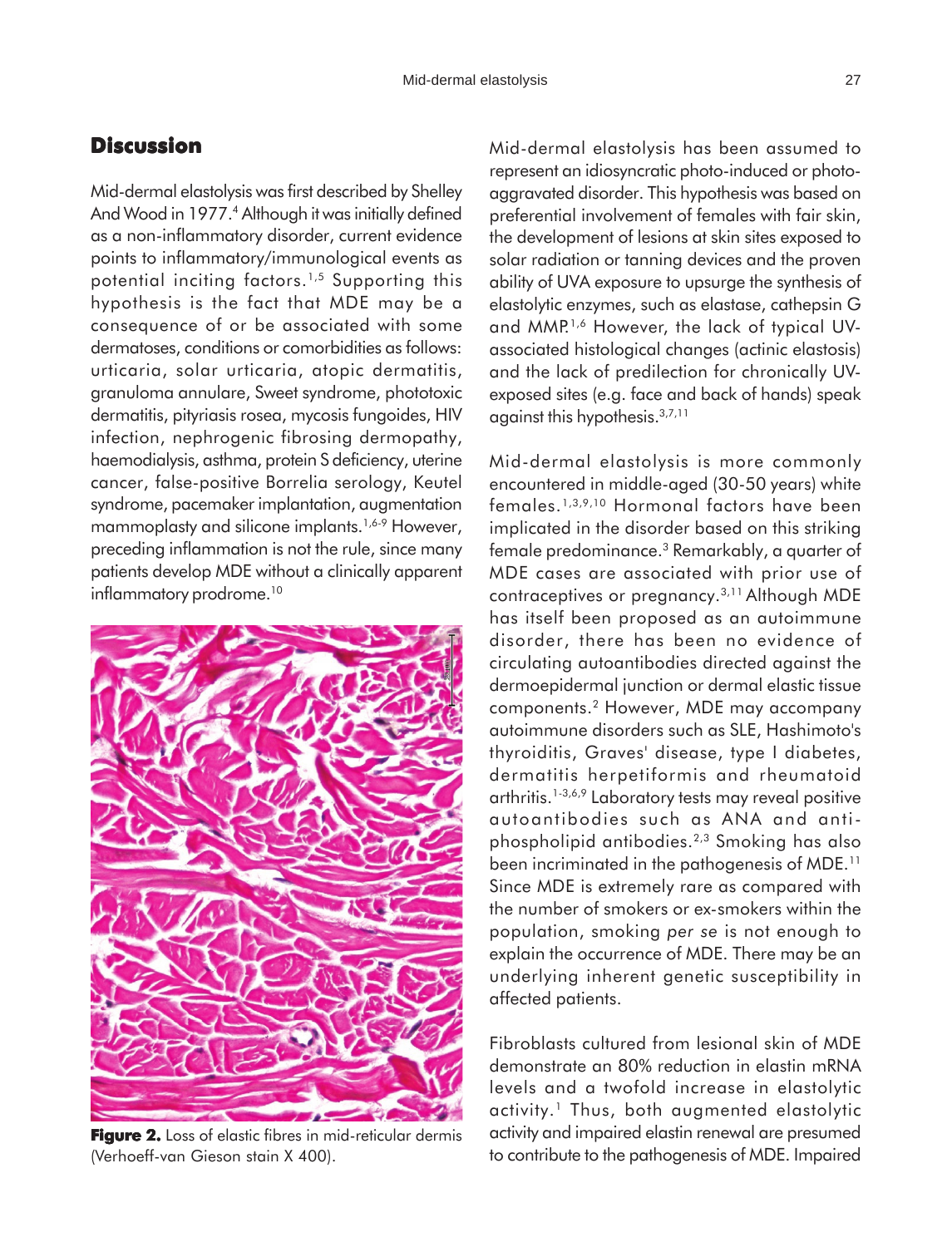elastin renewal might stem from altered lysyl oxidase-like 2 (LOXL2) enzyme expression.<sup>12</sup> On the other hand, increased elastolytic activity might be attributed to an imbalance between MMPs and MMP inhibitors. Lesional skin in MDE is reported to harbour increased expression of MMP 1, MMP 9 and MMP 12 and reduced expression of TIMP 1 (tissue inhibitor of metalloproteinases 1). Finally, CD34 (+) dendritic fibroblasts or CD68 (+) histiocytes are held responsible for elastophagocytosis.2,3,6,12

Clinically, MDE usually involves the neck, trunk and upper extremities in a symmetrical pattern. 1,2,6,7,10 Generalised variants and involvement of the face and extremities have rarely been documented.<sup>3,7,9</sup> In half of the cases, a prelesional prodromal phase is encountered, consisting of burning erythematous papules and plaques, urticaria, persistent reticular erythema and telangiectasia.<sup>1-3</sup> During healing, these lesions leave circumscribed asymptomatic macules with overlying fine wrinkling following lines of cleavage (type I).<sup>1,2,6,12</sup> Perifollicular umbilicated protrusions (type II) may impart the skin an orange peel appearance.<sup>1,2,12</sup> As in our case, both type I and II manifestations may coexist in the same patient.5,9 A type III variant showing a male predominance and consisting of reticular erythema and wrinkling on sun-exposed sites has been reported in less than 10 patients up to date.2,3,9,12 Another distinctive clinical variant comprising multiple, asymptomatic, fleshcoloured, raised, firm, linear, cord-like bands on the lumbar area has been designated as 'linear lumbar localised elastolysis'.9

Histologically, there are no specific abnormalities in H&E stained slides. Elastic stains reveal a bandlike loss of elastic fibres in the mid-reticular dermis, while those in papillary and lower reticular dermis are retained.1,2 Perifollicular elastic fibres are preserved even in type II variant of the disorder.<sup>1,3,8</sup> Inflammatory lesions display perivascular lymphocyte, monocyte or neutrophil infiltration and elastic tissue phagocytosis by multinuclear giant cells. 1,2,6 EM studies demonstrate phagocytosis of degenerated elastic fibers by macrophages, disordered elastic fibre structure, irregular accumulation of dense material. $1,3$ Immunohistochemical studies identify damage to elastin fibres, sparing of fibrillin fibres and enhanced expression of CD34+ and CD68+ histiocytes and  $CD3+$  and  $CD4+$  lymphocytes.<sup>1,3,6</sup>

Mid dermal elastolysis shows no extracutaneous involvement.<sup>1</sup> The lesions may be stable or as in the present case, spread and enlarge over months. 1,10 Lesions may progress to anetoderma, suggesting that MDE is positioned within a continuous spectrum of elastolytic disorders with anetoderma at the extreme end.<sup>8</sup> In addition to anetoderma, the list of differential diagnostic considerations include perifollicular elastolysis, postinflammatory elastolysis and cutis laxa.

Although the lesions in MDE are asymptomatic, they may be cosmetically disfiguring.  $3,12$ Unfortunately, response to standard therapeutic options is limited. Colchicine, topical tretinoin, oral and topical steroids, chloroquine, clofazimine, dapsone and vitamin E do not significantly alter the course of the disorder.<sup>1,2</sup> Surgical intervention is usually futile.<sup>10</sup> Although it may be difficult, if not impossible, to reverse the disfiguring skin changes, agents that prevent spread of the condition are required. Until now, only hydroxychloroquine has been observed to halt progression of disease and provide partial benefit.2 Novel natural therapies include soybean extract and eicosapentanoic acid.3

#### **Conclusion**

Eruptive MDE is a devastating disorder. We are curious about its cause and its optimum treatment. We believe that MDE represents the end-stage (wreckage) of a preceding clinical/subclinical inflammation, perhaps in subjects with an inherent genetic predisposition. Therapeutic agents or modalities should aim not only at minimising the disfiguring changes, but also at suppressing MDE progression.